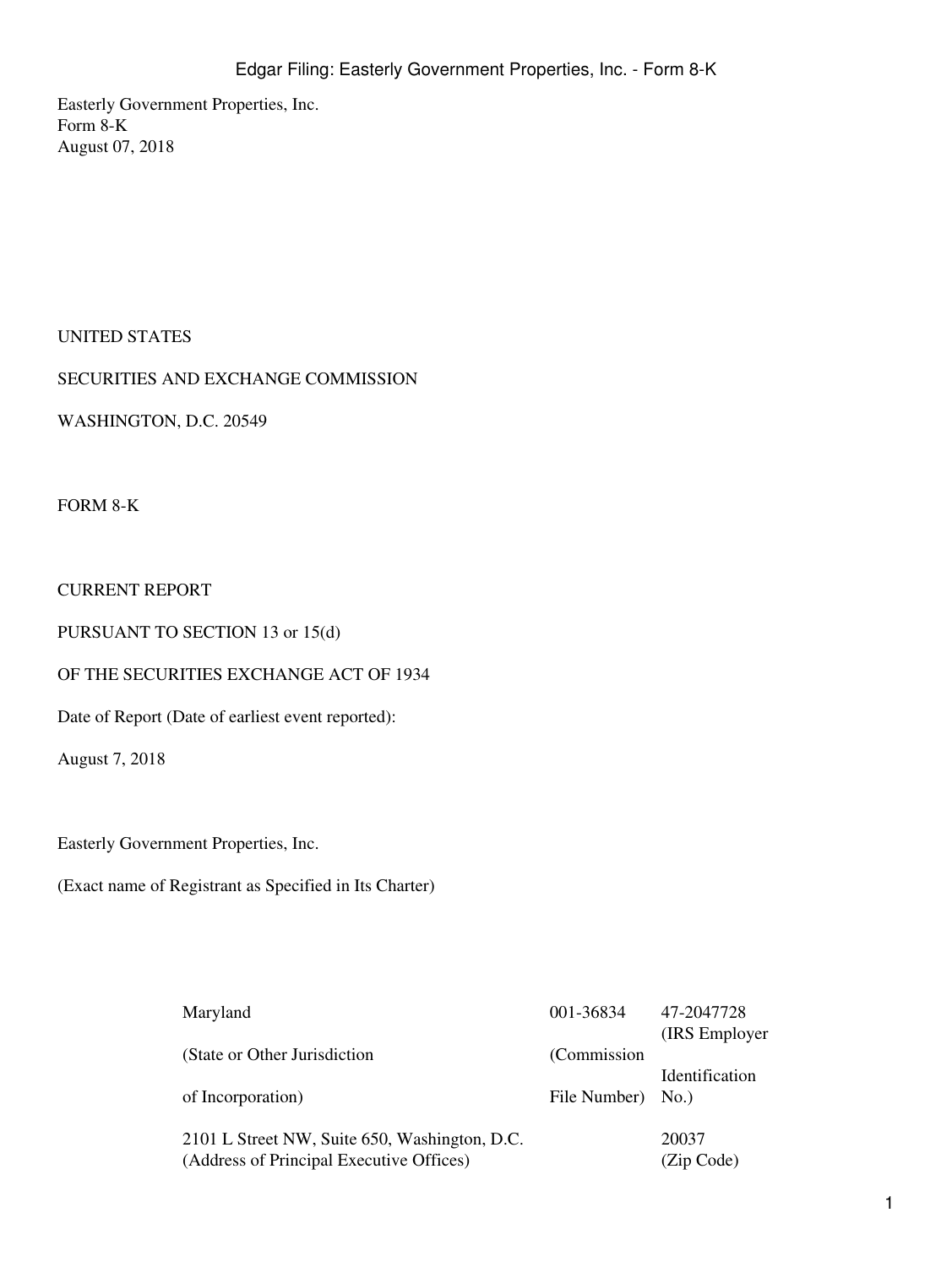# Edgar Filing: Easterly Government Properties, Inc. - Form 8-K

Registrant's Telephone Number, Including Area Code: (202) 595-9500

Not Applicable

(Former Name or Former Address, if Changed Since Last Report)

Check the appropriate box below if the Form 8-K filing is intended to simultaneously satisfy the filing obligation of the registrant under any of the following provisions (see General Instructions A.2. below):

Written communications pursuant to Rule 425 under the Securities Act (17 CFR 230.425) Soliciting material pursuant to Rule 14a-12 under the Exchange Act (17 CFR 240.14a-12) Pre-commencement communications pursuant to Rule 14d-2(b) under the Exchange Act (17 CFR 240.14d-2(b)) Pre-commencement communications pursuant to Rule 13e-4(c) under the Exchange Act (17 CFR 240.13e-4(c))

Indicate by check mark whether the registrant is an emerging growth company as defined in Rule 405 of the Securities Act of 1933 (17 CFR §230.405) or Rule 12b-2 of the Securities Exchange Act of 1934 (17 CFR §240.12b-2). Emerging growth company

If an emerging growth company, indicate by check mark if the registrant has elected not to use the extended transition period for complying with any new or revised financial accounting standards provided pursuant to Section 13(a) of the Exchange Act.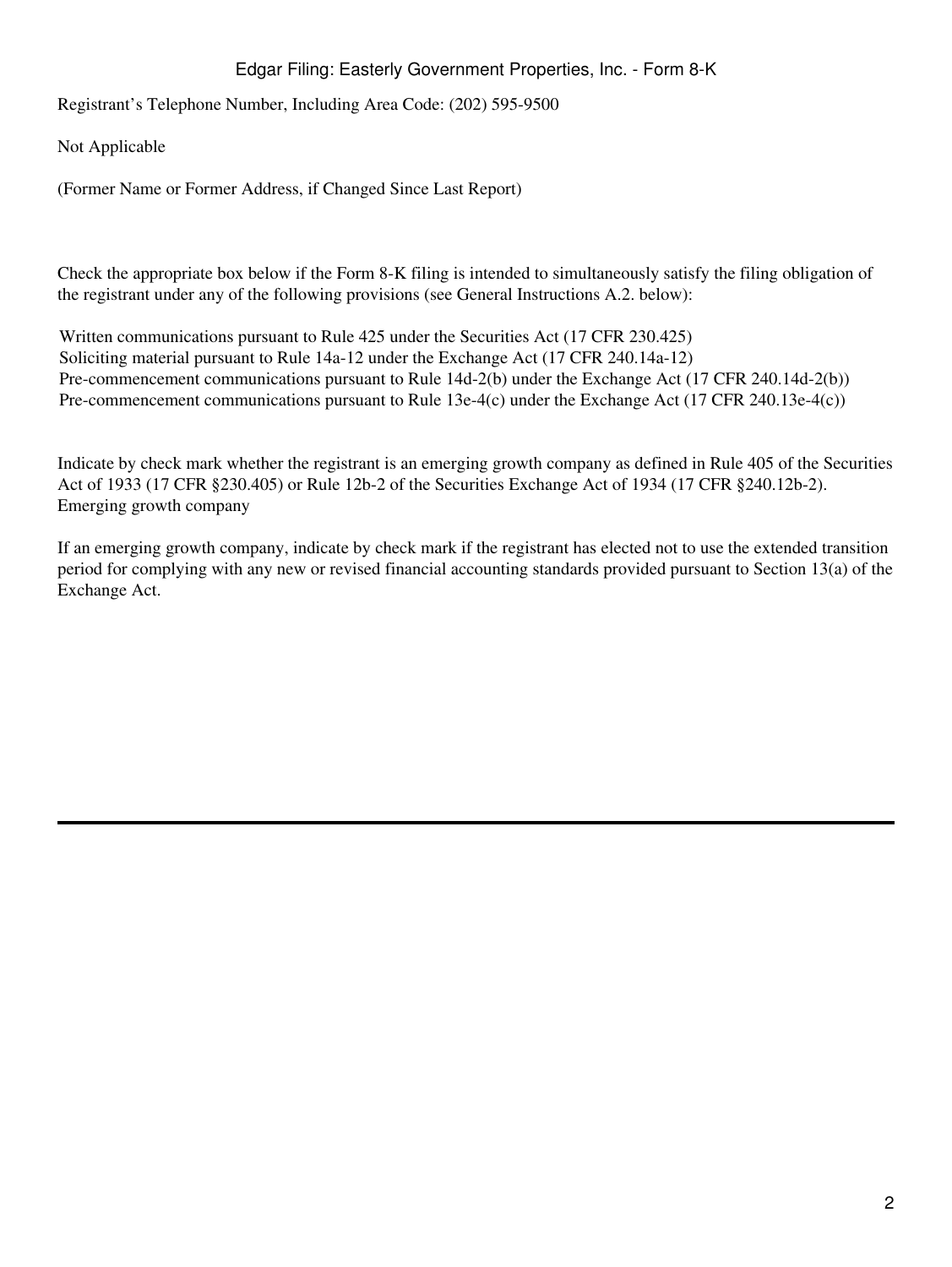# Edgar Filing: Easterly Government Properties, Inc. - Form 8-K

Item 2.02 Results of Operations and Financial Condition.

On August 7, 2018, we issued a press release announcing our results of operations for the second quarter ended June 30, 2018. A copy of this press release as well as a copy of our supplemental information package are available on our website and are attached hereto as Exhibits 99.1 and 99.2 and incorporated herein by reference. The information in this Item 2.02 as well as the attached Exhibits 99.1 and 99.2 are being furnished and shall not be deemed "filed" for any purpose, including for the purposes of Section 18 of the Securities and Exchange Act of 1934, as amended (the "Exchange Act"), or otherwise subject to the liabilities of that Section, and shall not be deemed incorporated by reference into any filing under the Securities Act of 1933, as amended, or the Exchange Act regardless of any general incorporation language in such filing.

We will host a webcast and conference call at 10:00 a.m. Eastern Time on August 7, 2018, to review our second quarter ended 2018 performance, discuss recent events and conduct a question-and-answer session. The number to call is 1-877-705-6003 (domestic) and 1-201-493-6725 (international). A live webcast will be available in the Investor Relations section of our website. A replay of the conference call will be available through August 21, 2018, by dialing 1-844-512-2921 (domestic) and 1-412-317-6671 (international) and entering the passcode 13680471. Please note that the full text of the press release and supplemental information package are available through our website at ir.easterlyreit.com. The information contained on our website is not incorporated by reference herein.

Item 9.01 Financial Statements and Exhibits.

(d) Exhibits:

| <b>Exhibit Number Description</b> |                                                                                                               |
|-----------------------------------|---------------------------------------------------------------------------------------------------------------|
| 99.1                              | <u>Press release dated August 7, 2018.</u>                                                                    |
| 99.2                              | Easterly Government Properties, Inc. Supplemental Information Package for the quarter ended June<br>30, 2018. |